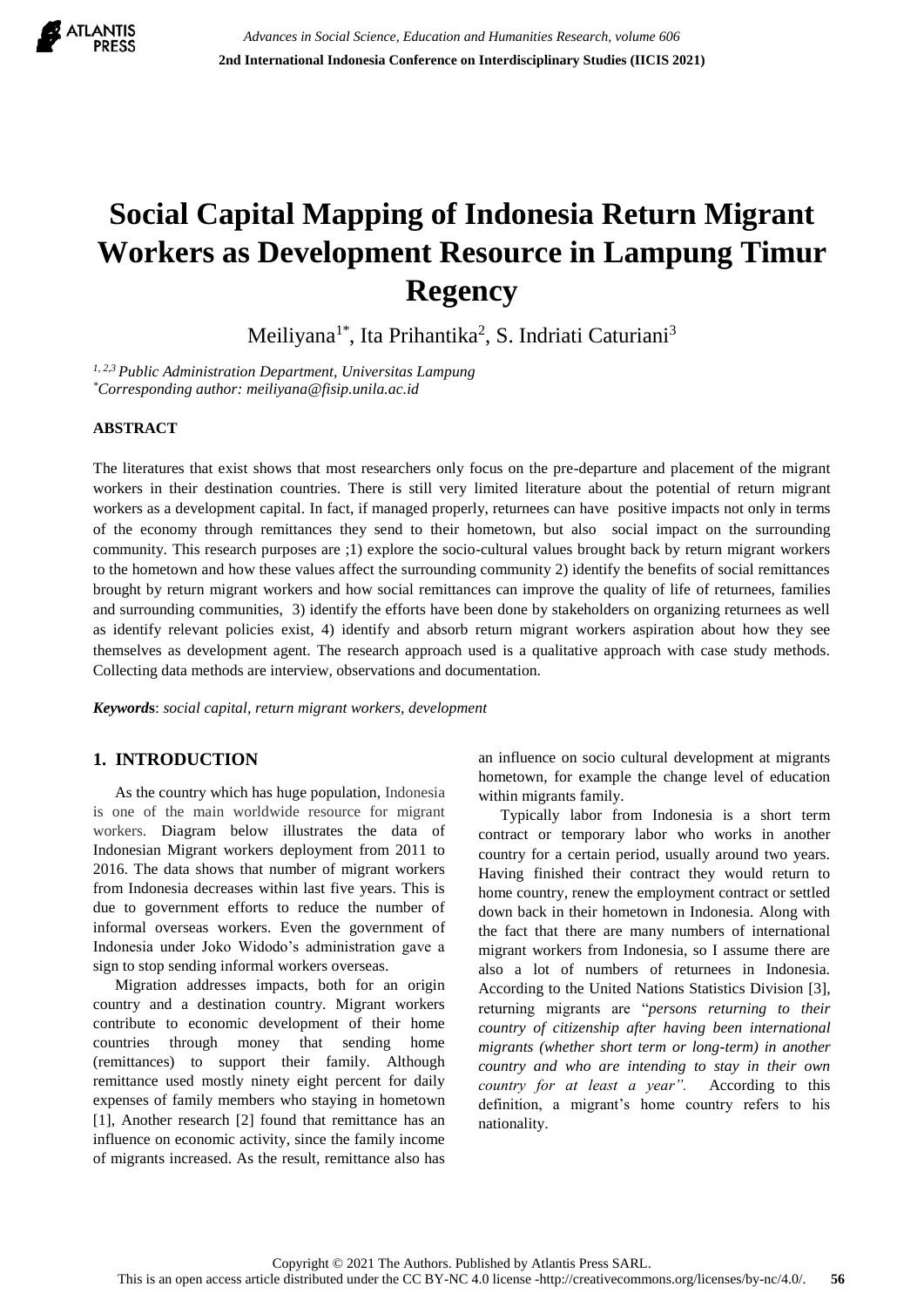In the period of their stay abroad, migrants have an opportunity to gain capital and forming networks of relationships and acquiring knowledge from their new country of residence [4]. As they return home with money and experiences, competences and foreign language, they could use those to make their life better than before they leave for working overseas.

Along with that, [5] and Former Minister of Manpower and Transmigration of Indonesia have argued that, "only remittances is not enough to develop local economy but the creativity of returning migrants is more important." Furthermore, according to Levitt [6] there is "social remittances" which refers to accumulated new skills, ideas, and practices during their stay in destination countries that are not necessarily turned into productive effects in economic terms but aim in poverty reduction.

Based on this argument I argue that it is critical to organize this sources institutionally in order to maximize the benefit of migration for development. Thus, the main question of this study is what policies should be initiated by the government to take advantage of the positive impact of the workers. This of course must start from identifying the potentials of the workers who are obtained by them while living and working in the destination country.

This study was conducted in East Lampung Regency which is the area that sends the most migrant workers from Lampung province.

The placement of migrant workers from Lampung Province in 2019 (until February) amounted to 3,084 people. Of the total number of these which are placements from East Lampung Regency in the period 2019 (until February), there were 653 people in January and 477 people in February, bringing the total to 1,130 people.

According to literatures, there is a lack on current study on potential positive social impact of the return migrant workers in Indonesia which in long term could be potential for development. So that this study aims to provide a wider knowledge on the issue about impacts of social remittances bring by the return migrant. This study also provide a new context of the study due to this research is conducted in East Lampung Regency Indonesia, one of major sending overseas workers in Indonesia.

## **2. LITERATURE REVIEW**

#### *2.1 Return International Migrant Workers*

#### *2.1.1 In a Global Context*

For many migrants, returning home is an expectation that attract them and something that keep their positive spirit alive during their migration journey. Especially for those who was leaving their home country under temporary programs [4].

Furthermore, from the brief explanation in the previous section, it could be argued that such experience and knowledge acquired by overseas migrants would be benefit for development. Some scholars have been conducted research discussing about positive values being brought by return migrants. In his article [7] discuss about potential profit brought by return migrant to home country. But his research did not provide clearer argument on how to govern that profit to promote development in home country. Meanwhile [8] also reveal about educational migrants in Nepal who do not create massive economic remittances for local development, but they contribute in important social remittance practices such as teaching in local schools, supporting women organizations, and sharing knowledge. Nevertheless, it fails to explore more about using the social remittance for local development. Moreover [9] simply describes about the impact of international migration for family. It does not take into account the impact for community especially when migrants decide to return and reside in home country. This gives a sign that more research in this area is urgent to be conducted to have far investigation about importance of having new knowledge and new experience after living overseas to contribute to local community in sending country.

There are studies about applying social remittance for community empowerment which has been pointed out by [10] and [11] both research have illustrated on return migrants who bring personal new knowledge, skills, and potential beneficial relationship acquired during their stay abroad, and also such ideas of prosperity which make possible for them to introduce new forms of leadership and community action in their home village. However, the study [10] only discusses about "south to south" migration and also only explores about management of natural resources. Meanwhile [11] claimed that social remittances would be useful for community but it explains that those social remittances difficult to be applied, so a more intensive research should be done to investigates how to put aside the barriers.

## *2.1.2 In Indonesian Context*

This section will begin to discuss [12] and [13] that reveal about experiences of return migrant workers while their live overseas. Nurcahyati in her paper describe that exporting labor is one solution to alleviate the long term impact of 1997/1998 economic crisis also explains about the experience of three females returnees during their work in Saudi Arabia. This study makes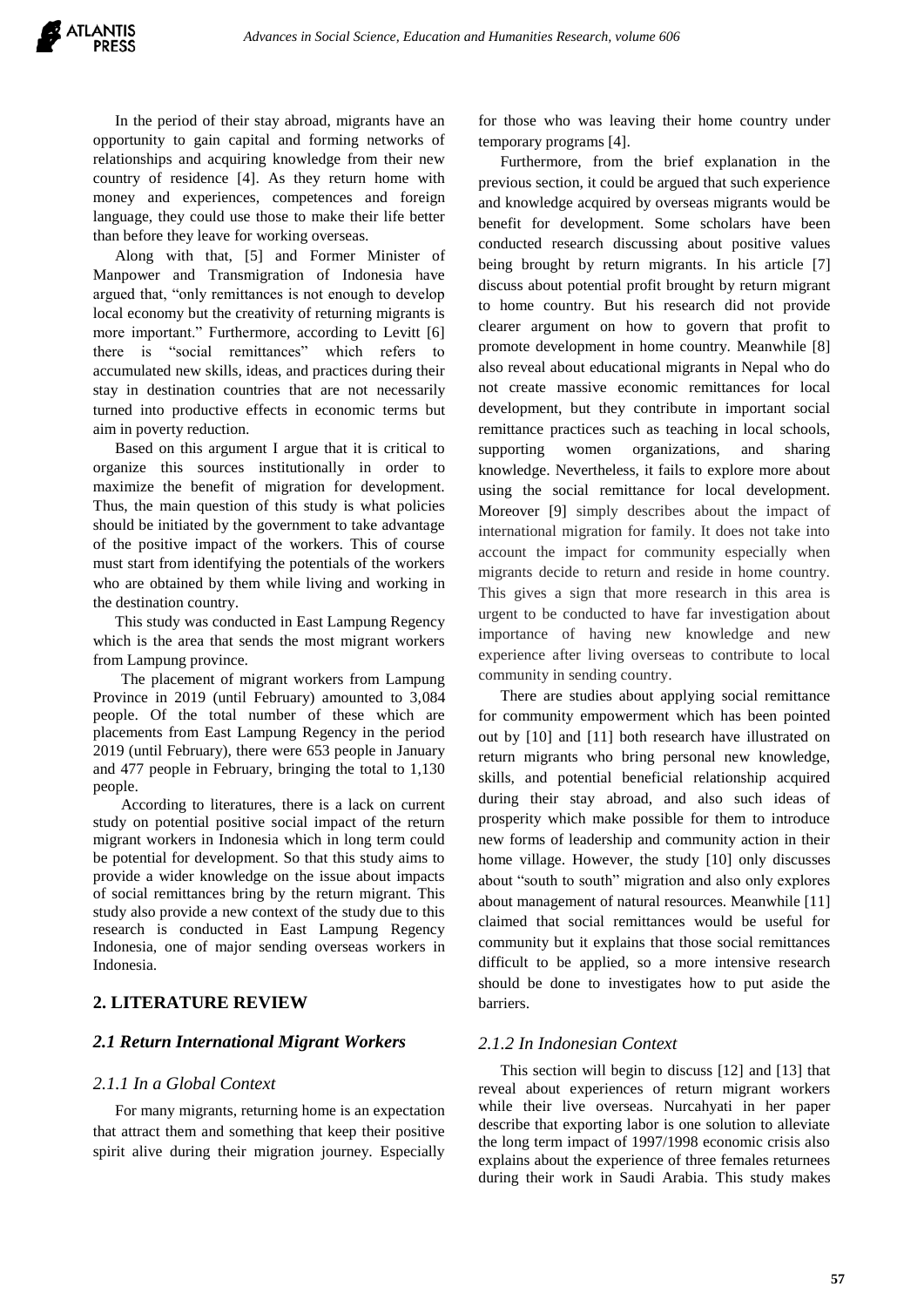clear how those females coped and adapted with the challenges of life and work in foreign country in order to pursuing their goals. It shows those female migrants could create strategies to deal with difficulties at some point in their working journey. This experiences could be developed in a positive way and share it with their environment.

Meanwhile [13] explored about three female return migrants from East Nusa Tenggara province, Indonesia which one of poorest region in the country. According to this research, through migration women no longer restricted their identity as mother, sister or daughter. Having experienced as transnational migrants, offer them an opportunity to redefine themselves as a salary person, a city occupant, a traveler, a consumer, working person with limited free time. Migration stimulates those women "self-conscious recognition" to themselves. So that further study about the potential of returnees is needed and organizing them institutionally also important to increase the advantage of migration.

Others researches that discusses on Indonesia return migrant workers [14 ;15; 16; 17] are aim to discuss about return migrant workers and the efforts have been done to manage them. But, none of the research discuss about the impact of social remittances gained by migrant workers during their sojourn overseas. Those studies only able to look the protection for return migrant workers during their journey to their village and some efforts have been done to assure that those return migrants would survive and will not do second migration.

#### **3. METHODOLOGY**

This research is a qualitative research with a case study design. In this study they are: return migrant workers in East Lampung Regency and logal government related to the study.

Informants were selected by using purposive sampling technique, namely the method of determining the informants who were determined intentionally on the basis of criteria or sample objectives.

## **4. RESULTS AND DISCUSSION**

#### *4.1 Internal Condition*

East Lampung Regency is one of the regencies in Lampung Province which has an area of approximately 5,325.03 km2, consisting of 24 sub-districts and 264 villages/kelurahan. In 2014 the population of East Lampung reached 1,105,990 people and is supported by the potential of the region that has.

# *4.2 Employment in East Lampung Regency*

The total population of East Lampung Regency is 1,110,340 people with a composition of 565,734 men and 544,597 women. Of this number, 578,338 people are in the labor force, and 221,390 people are not in the labor force, so the total open unemployment rate is 2.64%.

The main job categorization of East Lampung residents is self-employment as many as 105,613 people, small business being assisted by temporary/unpaid workers as many as 133,286 people, small business being assisted by permanent workers/paid workers as many as 14,937 people, 108,668 workers/employees/salary person, 85,367 freelancers and workers family/unpaid as many as 115,194 people. Employment opportunities that are not able to absorb the entire existing workforce, encourage residents of the labor force to become migrant workers abroad. Throughout 2021, East Lampung Regency ranks fifth nationally as the largest sending area for migrant workers in Indonesia with 2,594 people during the period January – August 2021.



**Figure 1**. Migrant Workers Placement Data for August 2021 By Province

Source: **[bp2mi.go.id.](https://bp2mi.go.id/uploads/statistik/images/data_15-09-2021_LAPORAN_PENGOLAHAN_DATA_PMI_BULAN_agustus.pdf)** 

# *4.3 Potential of Indonesian Migrant Workers in East Lampung Regency*

East Lampung Regency contributed the most migrant workers in Lampung Province. Based on data from the Directorate General of Immigration as of January 1, 2019-December 31, 2019, the departure of immigrant workers amounted to 8983 people, while the returnees amounted to 4592 people, then in 2020 the departure of migrant workers amounted to 2648 people, while the return of migrant workers amounted to 1159 people.

The countries targeted in 2019 are 15 countries: Singapore, Hong Kong, Malaysia, Poland, Brunei Darussalam, South Korea, Saudi Arabia, Papua New Guinea, Zambia, Niger, United Arab Emirates (UAE), Bahrain, Qatar, Japan. Meanwhile, in 2020 the destination countries for the departure of Indonesian migrant workers are 11 countries, namely Singapore, Hong Kong, Malaysia, Poland, Taiwan, Brunei Darussalam, South Korea, Saudi Arabia, Japan, Qatar.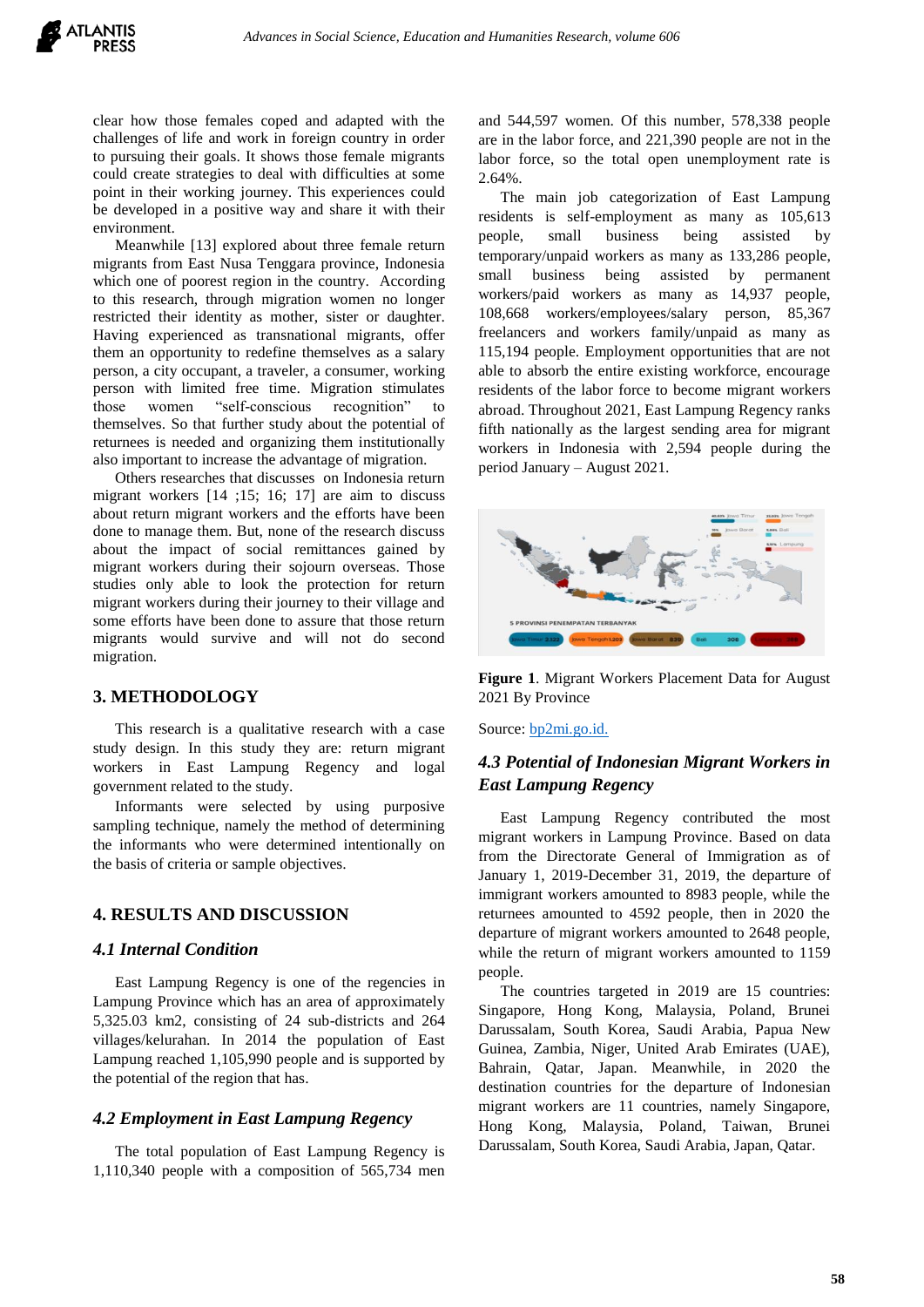

# *4.4 Potential of Indonesian Return Migrant Workers in Stakeholder Perspective*

The interview was carried out in a structured face-toface with the resource person in charge at Local Government, to get information about socio-cultural values such as leadership, problem solving, or learning communities etc. what migrant workers take with them when they return home and how these values affect society.

From the interview revealed revealed that there were no socio-cultural values brought by return migrant workers when they returned to their hometown and no influence on the surrounding community, but it is mentioned that experiences such as economic activities taught for the community, and helping the closest people to go abroad.

From the interview session, it ois also stated the average use of remittances is for buying land, building houses and buying rice fields, some are also opening small businesses.

# *4.5 Potential of Indonesian Return Migrant Workers In Their Own Perspective*

The data from *Focus group discussion* (FGD) with returnees revealed that only a few of them realize about social remmitances they acquired at destination countries. As they don't realize what social values they bring home, they don't exercise it to influence their society and family.

There are two returnees who realize about changing society in their home country by using social remmittances they bring from country where they worked overseas. A man who worked at mushroom cultivation in Malaysia for seven years, decided to come back to home country because he wants to assist the community which often experienced crop failure. He introduced and initiated mushroom cultivation to the society in his village. According to him, crop growing mushroom has no season so it will be more sustainable for the population. He also applies his network he has in the country where he worked abroad. Another man who work in Korea as a crew on ship initiated a training institute at his home village. According to him, it is necessary for those who want to work as a crew on ship to have a basic knowledge about safety. Its training that he commence will issue certificate of competency after completion the training in this institute.

# **5. CONCLUSIONS**

This research is able to draw the conclusions as follows:

1. Explored the socio-cultural values brought back by migrant workers to the campong page

and how those values affect the surrounding community

- 2. Identified the benefits of social remittances brought by return migrant workers and how social remittances can improve the quality of life of migrant workers, families and surrounding communities
- 3. Identified the efforts that stakeholders have made to organize PMI including identifying relevant activities
- 4. Identified and recognized how return migrant workers see themselves as development agent.

## **6. RECOMMENDATIONS**

In particular, policies are needed from the Regional Government of East Lampung Regency to be able to elaborate and optimize the social potential of PMI by being covered by local regulations.

## **REFERENCES**

- [1] Raharto, Aswatini (2011). The Migratory Experience Of Returned Migrant Domestic Workers : The Example Of Indonesia. *Presented at Workshop on Strengthening Dialogue between ESCWA and ESCAP Countries on International ESCWA and ESCAP Countries on International Migration and Development*, in Beirut 28-30 June 2011
- [2] Syamsuri, Suhaimi (2005). *Dampak Remitan Terhadap Perubahan Perilaku Konsumsi Migran Di Daerah Asal (Studi di Desa Rensing Kecamatan Sakra Barat Kabupaten Lombok Timur)*. Thesis. Universitas Gadjah Mada Yogyakarta
- [3] United Nations Statistics Division (1998), *Recommendations on Statistics of International Migration,Revision 1*. New York United Nations
- [4] Organization for Economic Cooperation and Development. 2008. *International Migration Outlook, Part III Return Migration – A New Perspective*. SOPEMI. OECD: Paris
- [5] Piper, Nicol. (2013). *Contribution of Migrant Domestic Workers to Suistanable Development.*  UN Women.
- [6] Levitt, Peggy. (1998). Social Remittances: Migration-Driven Local-Level Forms of Cultural Diffusion'. *International Migration Review 32, no. 4*: 926-948.
- [7] Dustmann, Christian, Itzhak Fadlon &Yoram Weiss. (2011). Return migration, human capital accumulation and the brain drain. *Journal of Development Economics Vol. 95* p.58–67